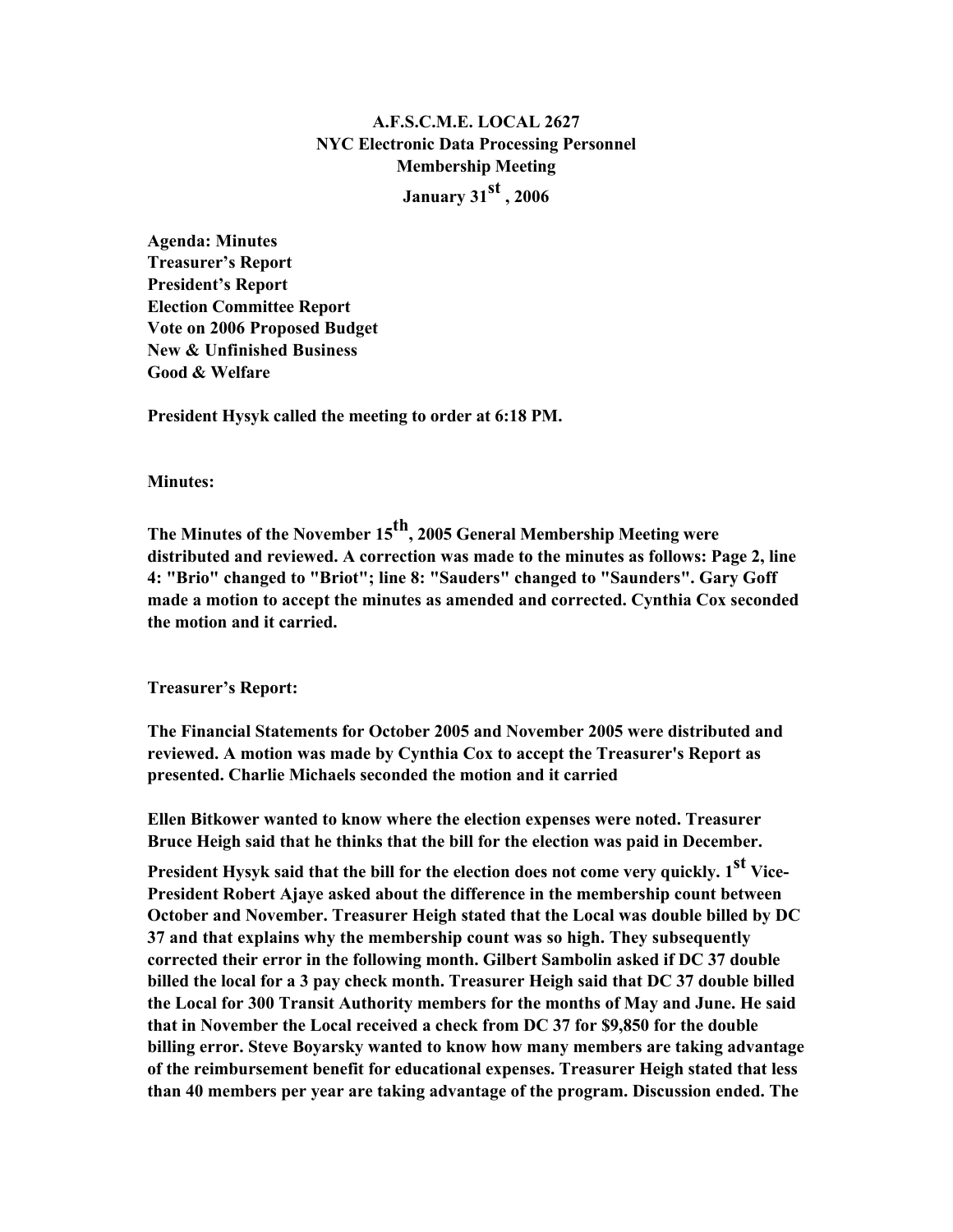motion to accept the Treasurer's report was voted upon and it carried.

1<sup>st</sup> Vice-President Robert Ajaye asked the members to rise and give a moment of silence to acknowledge the passing of Coretta Scott King.

President Hysyk asked, with the membership's approval, that Moira Dolan give her civil service report. Ed said that this will be Moira's last time with us because she has a new position within the Research and Negotiations department. In her new position she will be working on health care policies, Medicaid cuts, transit benefits, childcare policy and various other benefits. Moira then gave her civil service report as of the January appointments. The changes reflect any appointments made since the September report. Computer Aide: There was no Computer Aide information in the September report. There were 94 total appointments but the list has expired. Computer Associate Operations: 28 total appointments – 8 appointments since September. Computer Associate (Software):

145 total appointments – 15 appointments from 3 different lists made since the September report. Computer Programmer Analyst: new list established in September – 36 appointments – only 69 certifications so far. Computer Specialist Operations: 2 different lists going on right now  $-13$  total appointments  $-3$  appointments since September. Computer Specialist (software): 2 lists(Promotional and OC) – Total of 419 appointments – 67 appointments made since September. Moira ended her report. She

said that she would give her report to  $2<sup>nd</sup>$  Vice-President Gary Goff so that he can post it on the website. Florence Smith asked if there was going to be another Computer Aide exam. Moira said that they will wait to see if the exam will be on the July 2006 exam schedule. Keith Trader asked if there were any further statistics available for the various lists. Moira said that members can call the certification hot-line and put in their exam number and list number to find out where they are on the list. Keith wanted to know if there was a status report of each list by agency. Moira said that the City only gives the Union an overall report but not by agency. Gilbert Sambolin requested that

this report be posted on the Local's website. President Ed Hysyk said that 2<sup>nd</sup> Vice-President Gary Goff is the correct person to give the report to in order to get it posted on the website. A member said that it looks like the Computer Specialist Operations list is not moving. Moira Dolan agreed that the Computer Specialist Operations list is not moving quickly. She told him that there were 1393 eligibles on the Computer Specialist Software list and 419 have been appointed.

President Hysyk asked the General Election Committee to give their report on the runoff election. Election Committee Chair Charlie Michaels gave the report as follows:

There were 3,153 ballots mailed out. 1,031 ballots were received by the American Arbitration Association. 5 had return addresses ripped off, so they were voided. 4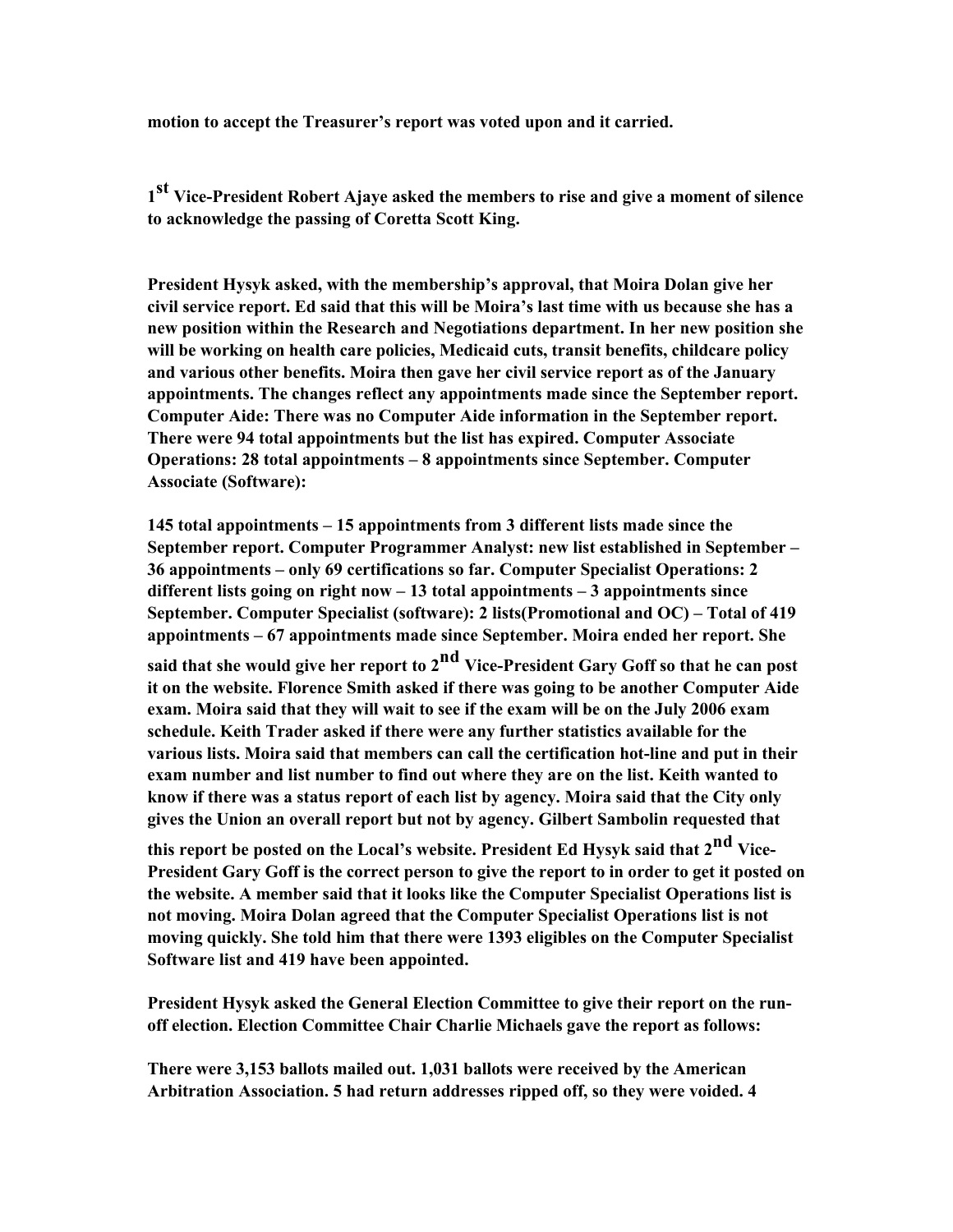ballots were not on the list. Therefore 1022 ballots were actually counted. The results were as follows:

| 1 <sup>st</sup> Vice-President          | 2 <sup>nd</sup> Vice-President          |
|-----------------------------------------|-----------------------------------------|
| Robert Ajaye 557                        | Gary Goff 576                           |
| <b>Stanley Cates 447</b>                | <b>Charles McClain 435</b>              |
| 18 people did not vote for this office. | 11 people did not vote for this office. |
| Robert Ajaye declared the winner.       | Gary Goff declared the winner.          |

Florence Smith made a motion to accept the election committee report. Dana Hudes seconded the motion.

Earl Jeffers reported that there were at least 12 people at his shop at the NYPD who did not receive a ballot but they did get the campaign literature. He wanted to know if there were 2 different lists being used. Chair Charlie Michaels said that DC 37 sends the list to AAA. He said the Local does not send the list to AAA. Earl said he could not understand the discrepancy between the list for the ballots and the list for the campaign literature. Charlie Michaels said that the 2 lists came from 2 different places.

A vote was taken on the motion and it carried. Robert Ajaye and Gary Goff were sworn in by DC 37 Representative Tyler Hemingway.

#### Proposed 2006 Budget

Treasurer Bruce Heigh distributed the proposed 2006 budget. Charlie Michaels made a motion to accept the proposed 2006 budget. Keith Trader seconded the motion. Discussion followed. President Hysyk explained that the proposed budget is made up by the Treasurer and then presented to the Executive Board. He said that the members of the Executive Board looked at the budget and made some cuts in the budget that were necessary in order to bring the deficit down. He added that originally the budget had a deficit of \$46,000. The Executive Board cut the deficit down to \$25,000. A majority of the Board members were in favor of these cuts. Also Ed said that we would only consider tickets to events that are sponsored by or related to DC 37. In addition he said that those tickets would be on a cost basis. Members would pay for half of the ticket and the Local would pay the other half. This will insure that the member will attend the event because they will have an investment in this. President Hysyk also said that the Executive Board will cut out spending on all non DC 37 sponsored events. He said that the use of car service will be limited to only appropriate situations. Telephone expenses are increasing. He said that members are calling. He added that DC 37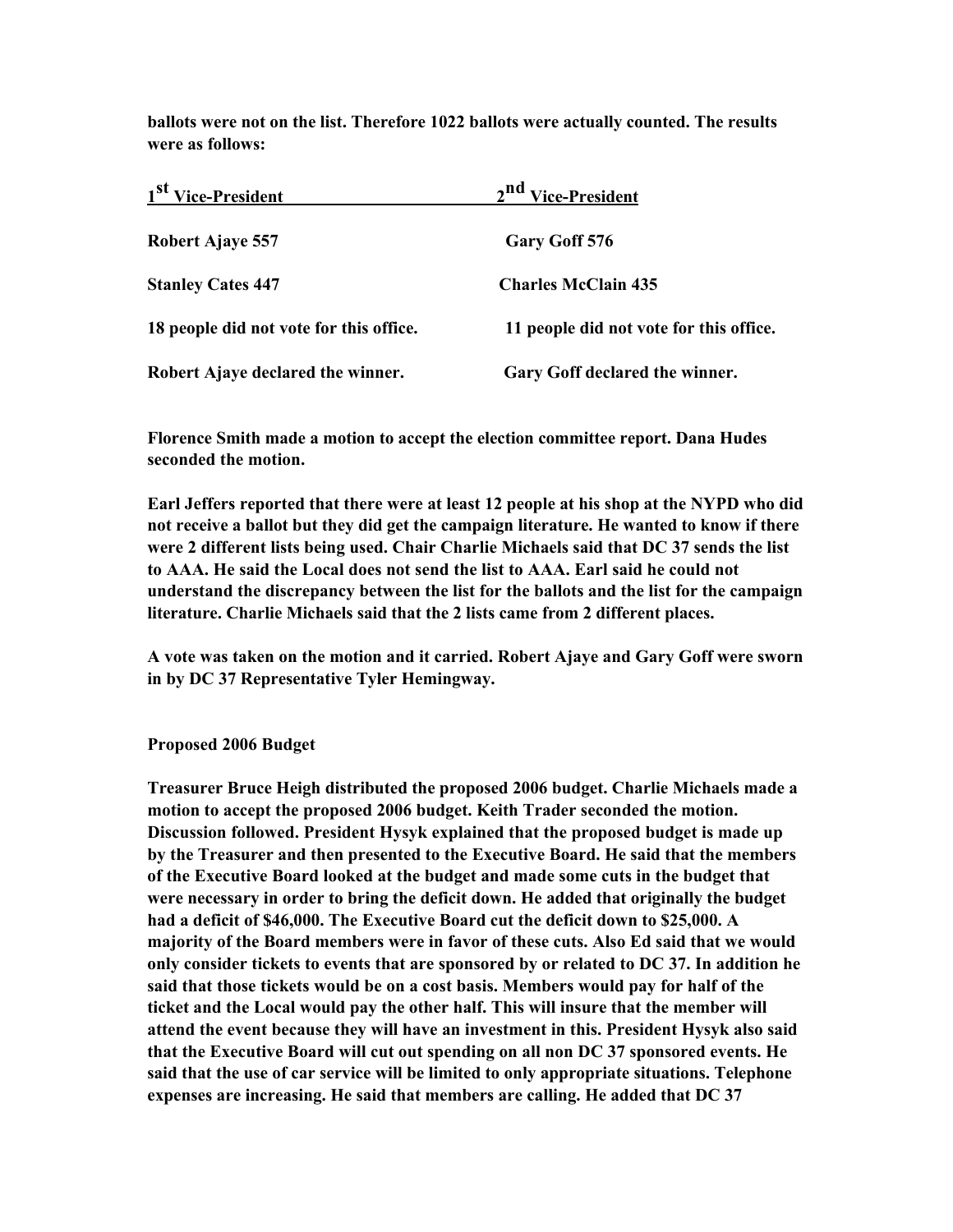Representative Tyler Hemingway has a high cell phone bill because members are calling him. The Executive Board went through the expenses very carefully and made cuts. Ed said that it is now up to the members.

Ellen Bitkower wanted to know how the budget item for reimbursed expenses can be approved when members don't know what that kind of items the money is going to be spent on. She said that if the item is a reimbursement for the purchase of office equipment, then that item should be under the category of office expenses, and not reimbursed expenses. Treasurer Heigh said that AFSCME wants to know who's getting reimbursed and for how much. 1<sup>st</sup> Vice-President Robert Ajaye said to just call it petty cash because we don't know how we are going to spend the money.

President Hysyk said that we don't really have an imprest fund. He said that anything that someone has to buy out-of-pocket and if it is appropriate to the local, it then goes to the executive board for approval. President Hysyk then spoke about the problems the Board is having with paying the American Express bill on time because of the cycle of the bill and the executive board meetings. Treasurer Heigh said that the proposed reimbursed expenses is an estimate of what the Local paid last year.

Artie Kellam noted that the proposed budget listed the general membership expense at \$4800 but the shop steward meeting expense was listed at \$5500. He wanted to know why the shop steward meeting expense was higher when less people attend these meetings. Treasurer Heigh said that there were some shop steward workshops that might account for the higher expense. Artie said that he has attended most of all the

workshops and noted that barely 20 members usually attend. 2<sup>nd</sup> Vice-President Gary Goff explained that there are more shop steward meetings than there are general membership meetings. Artie said still if you have an average of 80 people attending general membership meetings, it is still more than the average 20 people who attend a monthly shop steward meeting. Gary Goff said ok. Treasurer Bruce Heigh said that those two figures were not his figures.

Artie Kellam recommended that next year's proposed budget have a column representing the figures from past years. This would make it easier for members to make yearly comparison. He also said that there should be a small description of each of the budget so that members could familiarize themselves with the different terms in the budget. President Hysyk said that it sounds like a good plan and should be directed to the Treasurer.

Dana Hudes made a motion stating the following: "Being that we are in an austerity budget, I propose that we follow the Executive Board's leadership and cut the food and beverage of the membership meetings." Julie Leibowitz seconded the motion. Discussion followed. A vote was taken on the motion and it did not carry.

Treasurer Heigh stated that the Local spent \$5000 on flowers and fruit baskets last year. President Hysyk stated that flowers or fruit baskets are sent to a member who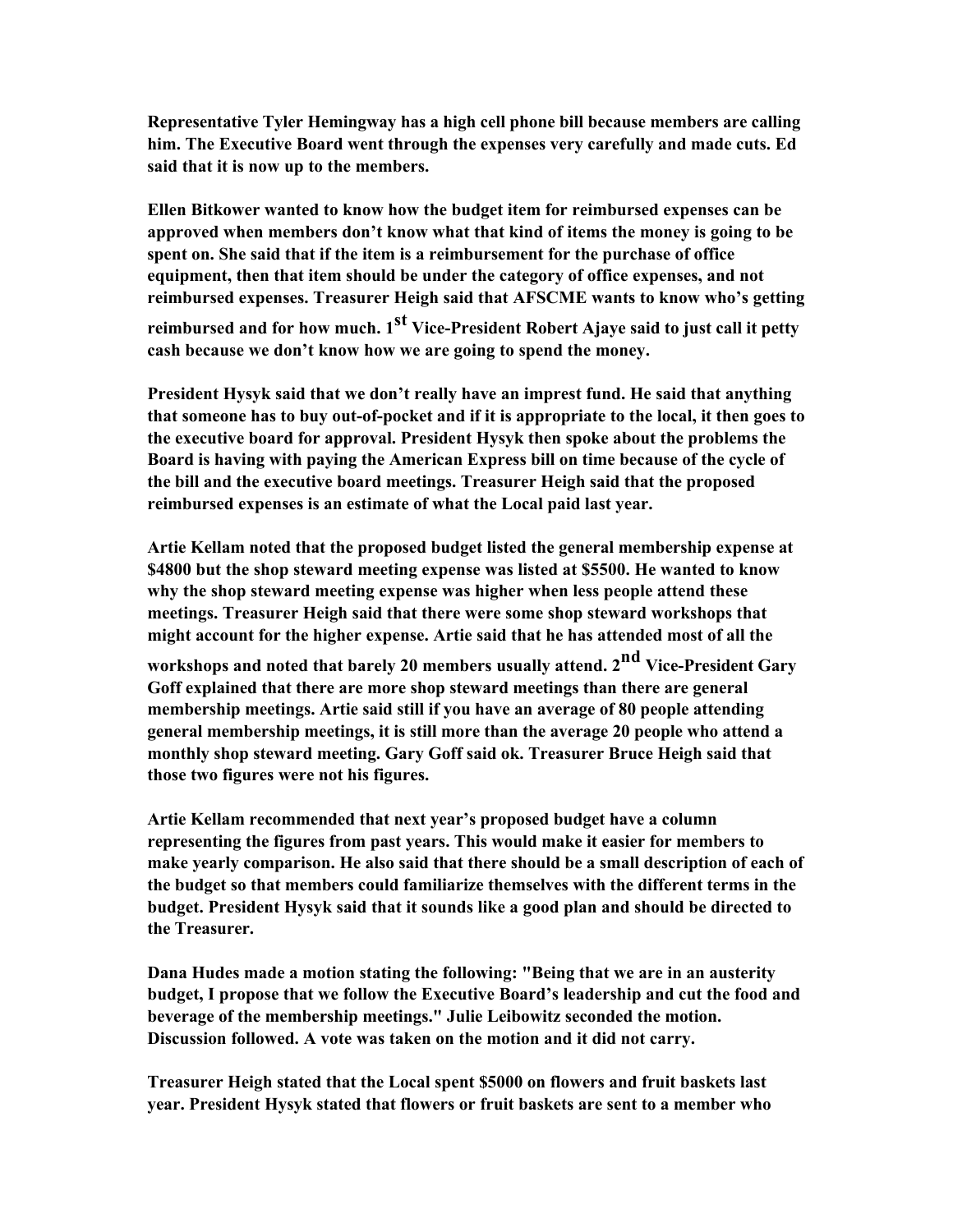suffers the death of an immediate family member (spouse, child, grandparents only if they reside in the member's house). If a member is ill, flowers or fruit baskets are sent to the home. Shop Stewards notify the Local if a member suffers an illness or deaths. President Hysyk said the notifications are basically coming from members from 5 agencies. Ellen Bitkower made a motion to do away with all flowers, fruit baskets, and monetary donations. She said that most people are not aware that they are eligible to receive this benefit. Dana Hudes seconded the motion. Discussion followed. Stanley Cates called the question. Julie Leibowitz seconded the motion. A vote was taken on calling the question and it passed. A vote was taken on the motion and it did not carry.

President Hysyk stated that the Executive Board agreed on the following:

If we go to the convention, we will not go to the hotels recommended by AFSCME. Instead the delegates to the AFSCME Convention will look for something like a Days Inn.

There will be 2 to a room. Also there will be no stipend. Reimbursement will be made for food actually purchased. The maximum reimbursement will be the government rate.

Dana Hudes made a motion to reduce the education benefit from \$20,000 down to \$18,000. Keith Trader seconded the motion. Discussion followed. Peter Jablin called the question. Julie Leibowitz seconded the motion to call the question and it passed. A vote was taken on the motion and it failed.

A vote was taken on the motion to accept the proposed budget as modified and it carried. President Hysyk asked the Treasurer if he could get a copy of what's been approved and maybe it could be posted on the website.

#### President's Report:

President Hysyk said that the Mayor wants City employees to pay for part of their Health Insurance. He also wants employees to contribution more towards their pensions.

There were discussions on the ability of employees to take their terminal leave in a lump sum payment.

The Mayor was willing to talk about residency.

The City and the Union is willing to go forward on the 25/55 plan.

There are very few people in the Computer Specialist Operations title. There are 24 provisionals in this title. A lawsuit is being filed to replace these provisionals.

The City wants to make the certified titles competitive.